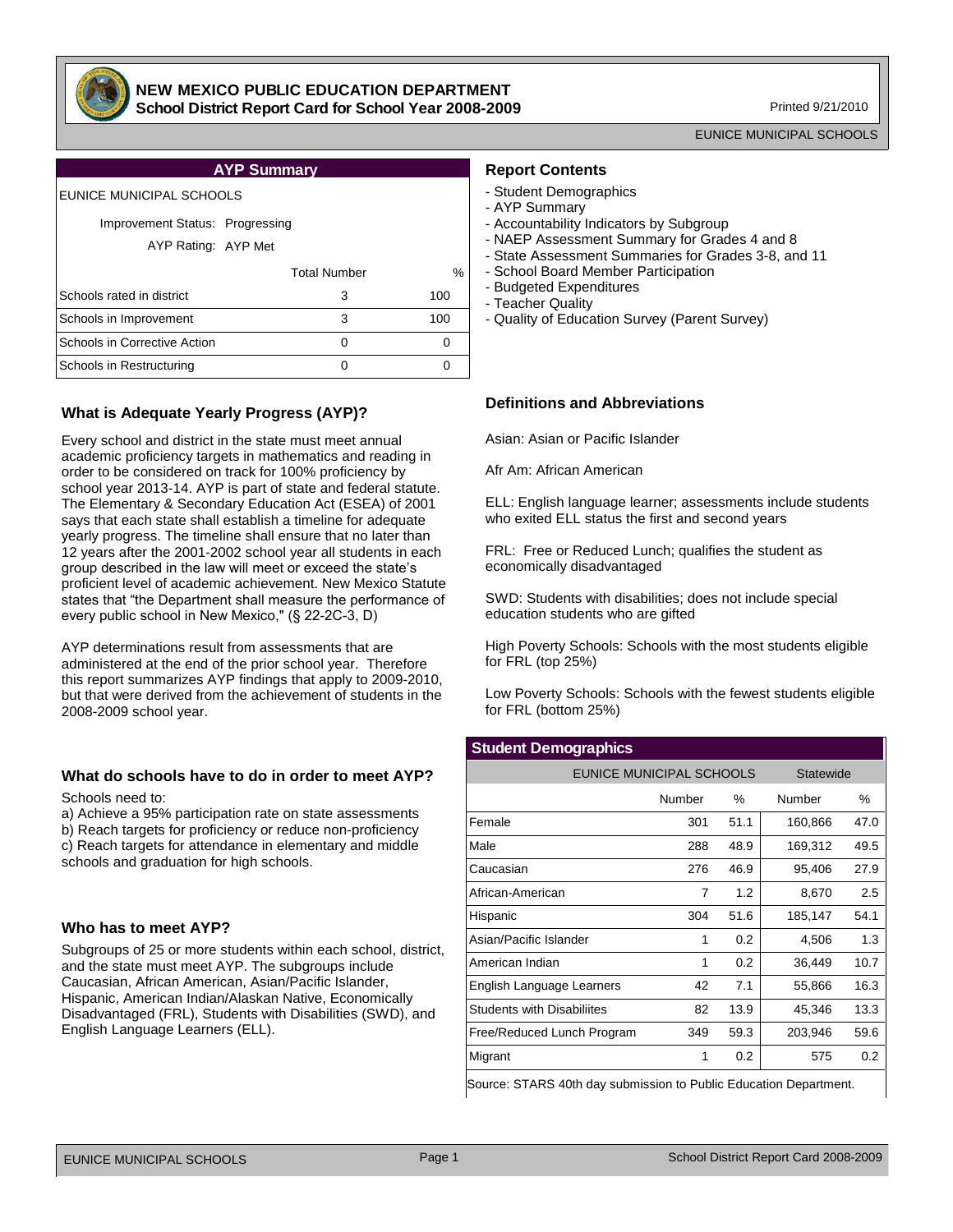| <b>Adequate Yearly Progress</b> |                      |                              |             |                      |                              |
|---------------------------------|----------------------|------------------------------|-------------|----------------------|------------------------------|
| School                          | <b>AYP</b><br>Rating | Improvement<br><b>Status</b> | School      | <b>AYP</b><br>Rating | Improvement<br><b>Status</b> |
| <b>CATON MIDDLE</b>             | Not Met              | $SI-1$                       | EUNICE HIGH | Met                  | SI-1 delay                   |
| METTIE JORDAN ELEM              | Not Met              | $SI-1$                       |             |                      |                              |

# **AYP by Subgroup**

AYP is based on students who have attended a school for a full academic year. Three academic indicators are utilized: 1) mathematics, 2) reading, and 3) either attendance (elementary and middle schools), or graduation (high schools). Results are not reported for subgroups with fewer than 10 students (indicated by <>).

|                           | <b>Academic</b>            | <b>AYP</b><br>Goal | <b>All</b><br><b>Students</b> | <b>Caucasian</b> | Afr<br>Amer       | <b>Hispanic</b> | <b>Asian</b>                 | Am<br>Indian      | <b>FRL</b> | ELL                          | <b>SWD</b>                   |
|---------------------------|----------------------------|--------------------|-------------------------------|------------------|-------------------|-----------------|------------------------------|-------------------|------------|------------------------------|------------------------------|
| <b>Reporting Group</b>    | <b>Indicator</b>           | %                  | %                             | %                | %                 | %               | %                            | %                 | %          | %                            | %                            |
| Districtwide-Grades 3-5   | <b>Reading Proficiency</b> | 63                 | 48.0                          | 53.8             | $\leftrightarrow$ | 42.0            | $\leftrightarrow$            | $\leftrightarrow$ | 44.2       | 43.5                         | 20.0                         |
| Districtwide-Grades 6-8   | <b>Reading Proficiency</b> | 57                 | 45.8                          | 48.4             | $\leftrightarrow$ | 43.2            | $\leftrightarrow$            | $\leftrightarrow$ | 47.3       | $\leftrightarrow$            | 13.3                         |
| Districtwide-Grade 11     | <b>Reading Proficiency</b> | 60                 | 46.3                          | 50.0             | <>                | 44.4            | $\left\langle \right\rangle$ | <>                | 35.3       | $\left\langle \right\rangle$ | $\left\langle \right\rangle$ |
| <b>CATON MIDDLE</b>       | <b>Reading Proficiency</b> | 57                 | 45.8                          | 48.4             | $\leftrightarrow$ | 43.2            | $\leftrightarrow$            | $\leftrightarrow$ | 47.3       | $\leftrightarrow$            | <>                           |
| <b>EUNICE HIGH</b>        | Reading Proficiency        | 60                 | 46.3                          | 50.0             | $\leftrightarrow$ | 44.4            | $\leftrightarrow$            | $\leftrightarrow$ | 35.3       | $\leftrightarrow$            | $\leftrightarrow$            |
| <b>METTIE JORDAN ELEM</b> | <b>Reading Proficiency</b> | 63                 | 48.0                          | 53.8             | <>                | 42.0            | $\left\langle \right\rangle$ | <>                | 44.2       | 30.4                         | $\left\langle \right\rangle$ |
| Districtwide-Grades 3-5   | <b>Math Proficiency</b>    | 50                 | 30.1                          | 28.8             | $\leftrightarrow$ | 30.4            | $\leftrightarrow$            | $\leftrightarrow$ | 29.1       | 30.4                         | 10.0                         |
| Districtwide-Grades 6-8   | <b>Math Proficiency</b>    | 41                 | 28.5                          | 29.0             | $\leftrightarrow$ | 27.2            | $\leftrightarrow$            | $\leftrightarrow$ | 29.7       | $\leftrightarrow$            | 6.7                          |
| Districtwide-Grade 11     | <b>Math Proficiency</b>    | 46                 | 29.3                          | 40.9             | <>                | 16.7            | $\leftrightarrow$            | <>                | 11.8       | $\leftrightarrow$            | <>                           |
| <b>CATON MIDDLE</b>       | <b>Math Proficiency</b>    | 41                 | 28.5                          | 29.0             | $\leftrightarrow$ | 27.2            | $\left\langle \right\rangle$ | $\leftrightarrow$ | 29.7       | $\leftrightarrow$            | <>                           |
| <b>EUNICE HIGH</b>        | <b>Math Proficiency</b>    | 46                 | 29.3                          | 40.9             | $\leftrightarrow$ | 16.7            | $\leftrightarrow$            | $\leftrightarrow$ | 11.8       | $\leftrightarrow$            | $\left\langle \right\rangle$ |
| <b>METTIE JORDAN ELEM</b> | <b>Math Proficiency</b>    | 50                 | 30.1                          | 28.8             | <>                | 30.4            | $\leftrightarrow$            | $\leftrightarrow$ | 29.1       | 21.7                         | $\leftrightarrow$            |
| Districtwide-Grades 3-5   | Attendance Rate            | 92                 | 95.9                          | 95.3             | 97.9              | 96.3            | $\leftrightarrow$            | 100               | 96.0       | 97.4                         | 94.1                         |
| Districtwide-Grades 6-8   | Attendance Rate            | 92                 | 95.9                          | 95.3             | $\leftrightarrow$ | 96.3            | 98.3                         | $\leftrightarrow$ | 96.0       | 97.4                         | 94.1                         |
| <b>CATON MIDDLE</b>       | Attendance Rate            | 92                 | 95.9                          | 95.3             | <>                | 96.3            | 98.3                         | <>                | 96.0       | 97.4                         | 94.1                         |
| <b>EUNICE HIGH</b>        | Attendance Rate            | 92                 | 96.1                          | 95.9             | 96.9              | 96.2            | $\leftrightarrow$            | $\leftrightarrow$ | 95.8       | 97.0                         | 95.2                         |
| <b>METTIE JORDAN ELEM</b> | Attendance Rate            | 92                 | 97.7                          | 97.6             | 92.7              | 97.9            | $\leftrightarrow$            | 100               | 97.5       | 98.5                         | 96.9                         |
| <b>All Students</b>       | <b>Graduation Rate</b>     | 52                 | 63.6                          | 55.6             | <b>NDA</b>        | 73.1            | $\leftrightarrow$            | <>                | 85.6       | $\leftrightarrow$            | <>                           |
| <b>EUNICE HIGH</b>        | <b>Graduation Rate</b>     | 52                 | 63.6                          | 55.6             | $\leftrightarrow$ | 73.1            | $\leftrightarrow$            | $\leftrightarrow$ | 85.6       | $\leftrightarrow$            | <>                           |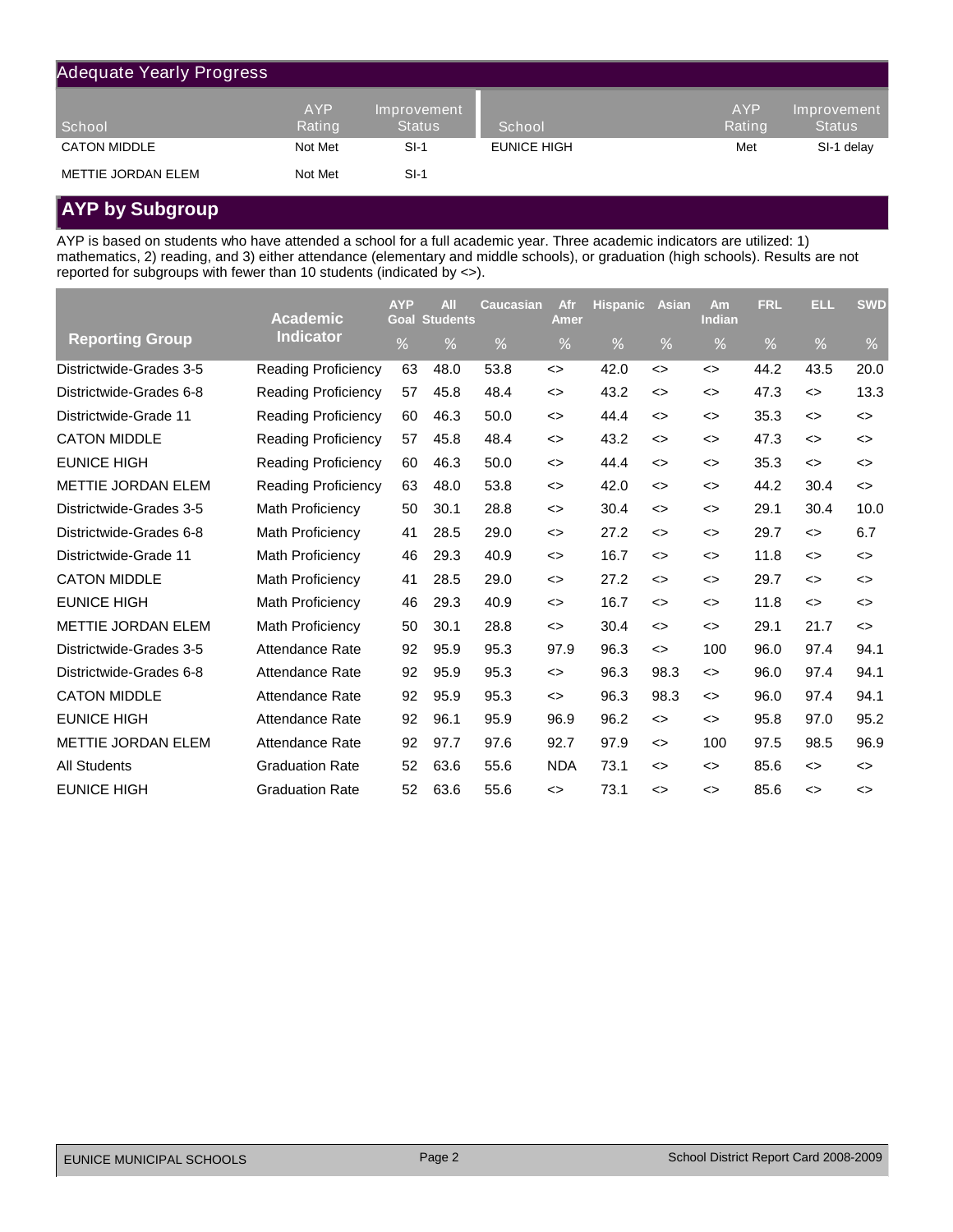## **National Assessment of Educational Progress (NAEP) Statewide Results**

The National Assessment of Educational Progress (NAEP) is often called the "Nation's Report Card" because it allows the comparison of student performance across states and for the nation as a whole. NAEP does not replace the Standards Based Assessment (SBA) that students take every year, which measures student performance according to New Mexico curriculum standards. All students in New Mexico are required to take the SBA, while the NAEP selects representative samples of students. The sampling method does not allow for reporting results by district, much like a political poll does not sample and report by neighborhood. For further information, visit the NAEP web site at http://nces.ed.gov/nationsreportcard.

NAEP assessments have been given in subjects such as reading, mathematics, science, writing, U.S. history, geography, the arts, and others. Reading and mathematics are assessed every two years at grades 4 and 8. Science is assessed every four years. Results presented here are from 2009 (reading and mathematics), and from 2005 (science).

|              |                  | Reading (2009)              |                |                                      |                           | Math (2009)        |                |                                      |                           | <b>Science (2005)</b>       |                         |                                               |
|--------------|------------------|-----------------------------|----------------|--------------------------------------|---------------------------|--------------------|----------------|--------------------------------------|---------------------------|-----------------------------|-------------------------|-----------------------------------------------|
| 4th Grade    | $\%$<br>Advanced | $\frac{0}{0}$<br>Proficient | $\%$<br>Basic* | $\%$<br><b>Below</b><br><b>Basic</b> | %<br>Advanced             | %<br>Proficient    | %<br>Basic*    | $\%$<br><b>Below</b><br><b>Basic</b> | $\frac{9}{6}$<br>Advanced | $\frac{0}{0}$<br>Proficient | %<br>Basic*             | $\frac{0}{0}$<br><b>Below</b><br><b>Basic</b> |
| White        | 9.0              | 26.0                        | 36.0           | 30.0                                 | 7.0                       | 40.0               | 42.0           | 12.0                                 | 3.0                       | 34.0                        | 44.0                    | 19.0                                          |
| <b>Black</b> | 1.0              | 13.0                        | 36.0           | 50.0                                 | 2.0                       | 18.0               | 48.0           | 33.0                                 | 1.0                       | 8.0                         | 39.0                    | 53.0                                          |
| Hispanic     | 1.0              | 12.0                        | 32.0           | 55.0                                 | 1.0                       | 16.0               | 48.0           | 34.0                                 | 1.0                       | 9.0                         | 34.0                    | 56.0                                          |
| Asian        | 12.0             | 27.0                        | 32.0           | 29.0                                 | $***$                     | $***$              | $***$          | $***$                                | $***$                     | $***$                       | $***$                   | $***$                                         |
| Am Indian    | 1.0              | 9.0                         | 24.0           | 66.0                                 | #                         | 13.0               | 43.0           | 43.0                                 | $\#$                      | 5.0                         | 31.0                    | 64.0                                          |
| SWD          | 1.0              | 4.0                         | 12.0           | 83.0                                 | #                         | 9.0                | 41.0           | 50.0                                 | #                         | 4.0                         | 26.0                    | 69.0                                          |
| ELL          | #                | 3.0                         | 13.0           | 84.0                                 | #                         | 5.0                | 36.0           | 60.0                                 | #                         | 3.0                         | 23.0                    | 74.0                                          |
| <b>FRLP</b>  | 1.0              | 11.0                        | 31.0           | 57.0                                 | 1.0                       | 16.0               | 46.0           | 36.0                                 | #                         | 10.0                        | 35.0                    | 55.0                                          |
| New Mexico   | 4.0              | 16.0                        | 32.0           | 48.0                                 | 3.0                       | 23.0               | 46.0           | 28.0                                 | 1.0                       | 16.0                        | 37.0                    | 45.0                                          |
| Nation       | 7.0              | 24.0                        | 34.0           | 34.0                                 | 6.0                       | 33.0               | 43.0           | 19.0                                 | 2.0                       | 25.0                        | 39.0                    | 34.0                                          |
| 8th Grade    | $\%$<br>Advanced | $\frac{0}{0}$<br>Proficient | $\%$<br>Basic* | %<br><b>Below</b><br><b>Basic</b>    | $\frac{0}{0}$<br>Advanced | $\%$<br>Proficient | $\%$<br>Basic* | $\%$<br><b>Below</b><br><b>Basic</b> | $\frac{9}{6}$<br>Advanced | $\frac{0}{0}$<br>Proficient | $\frac{9}{6}$<br>Basic* | $\%$<br><b>Below</b><br><b>Basic</b>          |
| White        | 4.0              | 34.0                        |                |                                      |                           |                    |                |                                      |                           |                             |                         |                                               |
| <b>Black</b> |                  |                             | 46.0           | 16.0                                 | 7.0                       | 32.0               | 41.0           | 19.0                                 | 3.0                       | 33.0                        | 34.0                    | 30.0                                          |
|              | 1.0              | 15.0                        | 40.0           | 44.0                                 | 2.0                       | 11.0               | 42.0           | 45.0                                 | 3.0                       | 12.0                        | 23.0                    | 63.0                                          |
| Hispanic     | #                | 14.0                        | 44.0           | 42.0                                 | 1.0                       | 10.0               | 39.0           | 50.0                                 | #                         | 9.0                         | 26.0                    | 65.0                                          |
| Asian        | $***$            | $***$                       | $***$          | $***$                                | $***$                     | $***$              | $***$          | $***$                                | $***$                     | $***$                       | $***$                   | $***$                                         |
| Am Indian    | 1.0              | 11.0                        | 38.0           | 50.0                                 | 1.0                       | 9.0                | 36.0           | 54.0                                 | #                         | 7.0                         | 19.0                    | 73.0                                          |
| SWD          | #                | 4.0                         | 21.0           | 75.0                                 | #                         | 5.0                | 17.0           | 77.0                                 | #                         | 4.0                         | 13.0                    | 83.0                                          |
| ELL          | #                | 1.0                         | 13.0           | 87.0                                 | #                         | 2.0                | 18.0           | 80.0                                 | #                         | 2.0                         | 11.0                    | 87.0                                          |
| <b>FRLP</b>  | 1.0              | 14.0                        | 43.0           | 43.0                                 | 1.0                       | 10.0               | 38.0           | 50.0                                 | $\#$                      | 10.0                        | 24.0                    | 66.0                                          |
| New Mexico   | 1.0              | 20.0                        | 44.0           | 34.0                                 | 3.0                       | 17.0               | 39.0           | 41.0                                 | 1.0                       | 17.0                        | 28.0                    | 54.0                                          |

Basic is most comparable to Proficient on New Mexico's Stadards Based Assessment

\*\*\* Sample size was insufficient to permit a reliable estimate

# Rounds to zero

#### **NAEP Participation Rates**

| الماليات والمالي المالي والمالي والمالي والمواليات المالي والمتوازن والمستحل الماليات |                                                                                                            |             |             |
|---------------------------------------------------------------------------------------|------------------------------------------------------------------------------------------------------------|-------------|-------------|
|                                                                                       | Reading (%)                                                                                                | Math $(\%)$ | Science (%) |
| 4th Grade ELL                                                                         | 73.0                                                                                                       | 95.6        | 94.1        |
| 4th Grade SWD**                                                                       | 64.3                                                                                                       | 84.6        | 85.9        |
| 8th Grade ELL                                                                         | 81.9                                                                                                       | 94.2        | 90.1        |
| 8th Grade SWD**                                                                       | 64.3                                                                                                       | 77.9        | 85.7        |
|                                                                                       | ** NAEP does not accommodate students with severe disabilities.<br>Participation in NAEP is not mandatory. |             |             |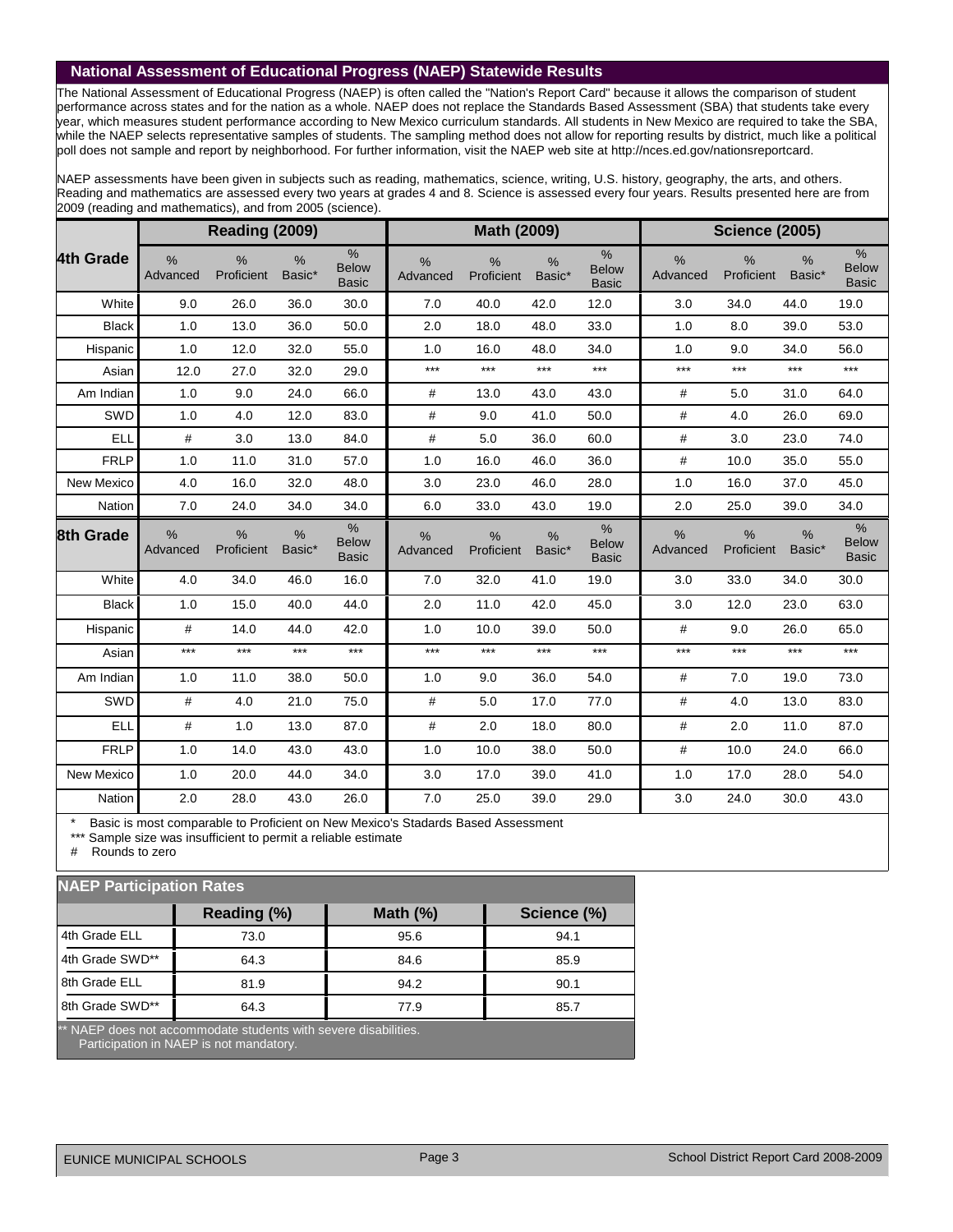## **Assessment Summary by Grade**

Students are assessed in reading, mathematics and science in grades 3-8 and 11 by the Standards Based Assessment (SBA) and the NM Alternative Proficiency Assessment (NMAPA) for students with significant disabilities. These assessments were developed to measure the NM Standards and Benchmarks that educators and the public determined are important for our students to master. The assessment results are for all students enrolled and present during testing in March 2009. District summaries do not include students from charter schools, which are reported separately. Results for groups with fewer than 10 students are not reported to meet confidentiality requirements. Percents may not add to 100, due to rounding.

| 3rd Grade        |                                              |                             | <b>Reading</b>    |                   |                   |                 |                              | <b>Mathematics</b>             |                   |                   |                   |                        |                              |                                | <b>Science</b>        |    |                   |                                            |
|------------------|----------------------------------------------|-----------------------------|-------------------|-------------------|-------------------|-----------------|------------------------------|--------------------------------|-------------------|-------------------|-------------------|------------------------|------------------------------|--------------------------------|-----------------------|----|-------------------|--------------------------------------------|
| <b>Reporting</b> |                                              | % at Each Proficiency Level |                   |                   |                   |                 |                              | % at Each Proficiency Level    |                   |                   |                   |                        |                              | % at Each Proficiency Level    |                       |    |                   |                                            |
| Group            | $\frac{0}{0}$<br><b>Participating Tested</b> | Number                      | Level<br>1        | Level<br>2        | Level Level<br>3  | $\overline{4}$  | %<br>Participating           | <b>Number</b><br><b>Tested</b> | Level<br>1        | 2                 | 3                 | Level Level Level<br>4 | %<br>Participating           | <b>Number</b><br><b>Tested</b> | Level<br>$\mathbf{1}$ | 2  | 3                 | <b>Level Level Level</b><br>$\overline{4}$ |
| Female           | 100                                          | 24                          | $\overline{0}$    | 37                | 41                | 20              | 100                          | 24                             | $\overline{0}$    | 29                | 62                | 8                      | 100                          | 24                             | $\mathbf{0}$          | 75 | 25                | $\overline{0}$                             |
| Male             | 100                                          | 12                          | 8                 | 75                | 8                 | 8               | 100                          | 12                             | $\mathbf{0}$      | 58                | 41                | $\mathbf{0}$           | 100                          | 12                             | 8                     | 91 | $\mathbf{0}$      | $\overline{0}$                             |
| Caucasian        | 100                                          | 17                          | $\overline{0}$    | 35                | 41                | 23              | 100                          | 17                             | $\mathbf{0}$      | 23                | 70                | 5                      | 100                          | 17                             | $\mathbf{0}$          | 76 | 23                | $\mathbf{0}$                               |
| <b>Black</b>     | $\left\langle \right\rangle$                 |                             |                   |                   |                   |                 | $\left\langle \right\rangle$ |                                |                   |                   |                   |                        | $\left\langle \right\rangle$ |                                |                       |    |                   |                                            |
| Hispanic         | 100                                          | 19                          | 5                 | 63                | 21                | 10              | 100                          | 19                             | $\mathbf{0}$      | 52                | 42                | 5                      | 100                          | 19                             | 5                     | 84 | 10                | $\overline{0}$                             |
| Asian            | $\left\langle \right\rangle$                 |                             |                   |                   |                   |                 | $\left\langle \right\rangle$ |                                |                   |                   |                   |                        | $\left\langle \right\rangle$ |                                |                       |    |                   |                                            |
| Am Ind           | $\leq$                                       |                             |                   |                   |                   |                 | $\left\langle \right\rangle$ |                                |                   |                   |                   |                        | $\left\langle \right\rangle$ |                                |                       |    |                   |                                            |
| <b>ELL</b>       | 100                                          | 10                          | 10                | 60                | 10                | 20              | 100                          | 10                             | $\mathbf{0}$      | 50                | 40                | 10                     | 100                          | 10                             | 10                    | 70 | 20                | $\overline{0}$                             |
| <b>FRL</b>       | 100                                          | 24                          | $\overline{4}$    | 54                | 29                | 12 <sup>°</sup> | 100                          | 24                             | $\mathbf{0}$      | 45                | 54                | $\mathbf{0}$           | 100                          | 24                             | $\overline{4}$        | 83 | 12                | $\mathbf{0}$                               |
| SWD              | $\leftrightarrow$                            | 6                           | $\leftrightarrow$ | $\leftrightarrow$ | $\leftrightarrow$ | $\leq$          | $\left\langle \right\rangle$ | 6                              | $\leftrightarrow$ | $\leftrightarrow$ | $\leftrightarrow$ | $\leftrightarrow$      | $\left\langle \right\rangle$ | 6                              | $\leftrightarrow$     | <> | $\leftrightarrow$ | $\leftrightarrow$                          |
| Migrant          | $\leftrightarrow$                            |                             |                   |                   |                   |                 | $\left\langle \right\rangle$ |                                |                   |                   |                   |                        | $\left\langle \right\rangle$ |                                |                       |    |                   |                                            |
| All 2008-09      | 100                                          | 36                          | $\overline{2}$    | 50                | 30                | 16              | 100                          | 36                             | $\mathbf{0}$      | 38                | 55                | 5                      | 100                          | 36                             | $\overline{2}$        | 80 | 16                | $\mathbf{0}$                               |
| All 2007-08      | 100                                          | 41                          | 9                 | 48                | 26                | 14              | 100                          | 41                             | $\mathbf{0}$      | 29                | 63                | $\overline{7}$         | 100                          | 41                             | $\overline{7}$        | 63 | 29                | $\mathbf{0}$                               |
| NM 2008-09       | 99                                           | 25,222                      | 9                 | 51                | 23                | 14              | 99                           | 25,229                         | 8                 | 45                | 41                | 3                      | 99                           | 25,214                         | 11                    | 70 | 16                | $\mathbf{0}$                               |
| NM 2007-08       | 99                                           | 24,878                      | 10                | 47                | 26                | 14              | 99                           | 24,878                         | 6                 | 37                | 48                | $\overline{7}$         | 99                           | 24,868                         | 11                    | 68 | 18                | $\mathbf 1$                                |

Levels: 1 = Advanced, 2 = Proficient, 3 = Nearing Proficiency, 4 = Beginning Step <> Fewer than 10 students

| <b>4th Grade</b> |                              |                                                                                                                                                                                                                                                                                                                                                                                      | <b>Reading</b>          |                         |                              |                              |                                | <b>Mathematics</b>          |                      |                |                              |                         |                              |                             | <b>Science</b>               |                   |                               |                              |
|------------------|------------------------------|--------------------------------------------------------------------------------------------------------------------------------------------------------------------------------------------------------------------------------------------------------------------------------------------------------------------------------------------------------------------------------------|-------------------------|-------------------------|------------------------------|------------------------------|--------------------------------|-----------------------------|----------------------|----------------|------------------------------|-------------------------|------------------------------|-----------------------------|------------------------------|-------------------|-------------------------------|------------------------------|
| <b>Reporting</b> |                              |                                                                                                                                                                                                                                                                                                                                                                                      |                         |                         |                              |                              |                                | % at Each Proficiency Level |                      |                |                              |                         |                              | % at Each Proficiency Level |                              |                   |                               |                              |
| Group            | $\%$<br>Participating        | Number<br><b>Tested</b>                                                                                                                                                                                                                                                                                                                                                              | Level<br>$\overline{1}$ | Level<br>$\overline{2}$ | Level<br>3                   | Level<br>4                   | $\frac{9}{6}$<br>Participating | Number<br><b>Tested</b>     | Level<br>$\mathbf 1$ | $\overline{2}$ | Level Level<br>3             | Level<br>$\overline{4}$ | %<br>Participating           | Number<br><b>Tested</b>     | Level<br>$\overline{1}$      | $\overline{2}$    | <b>Level Level Level</b><br>3 | 4                            |
| Female           | 100                          | 24                                                                                                                                                                                                                                                                                                                                                                                   | 16                      | 41                      | 16                           | 25                           | 100                            | 24                          | $\Omega$             | 33             | 54                           | 12                      | 100                          | 24                          | $\mathbf{0}$                 | 54                | 45                            | $\mathbf{0}$                 |
| Male             | 100                          | 20                                                                                                                                                                                                                                                                                                                                                                                   | 10                      | 25                      | 40                           | 25                           | 100                            | 20                          | $\mathbf{0}$         | 30             | 70                           | $\mathbf{0}$            | 100                          | 20                          | $\mathbf{0}$                 | 40                | 60                            | $\mathbf{0}$                 |
| Caucasian        | 100                          | 15                                                                                                                                                                                                                                                                                                                                                                                   | 20                      | 46                      | 20                           | 13                           | 100                            | 15                          | $\mathbf{0}$         | 46             | 53                           | $\mathbf{0}$            | 100                          | 15                          | $\mathbf{0}$                 | 66                | 33                            | $\mathbf{0}$                 |
| <b>Black</b>     | $\leftrightarrow$            |                                                                                                                                                                                                                                                                                                                                                                                      |                         |                         |                              |                              | $\left\langle \right\rangle$   |                             |                      |                |                              |                         | $\left\langle \right\rangle$ |                             |                              |                   |                               |                              |
| Hispanic         | 100                          | 28                                                                                                                                                                                                                                                                                                                                                                                   | 10                      | 25                      | 32                           | 32                           | 100                            | 28                          | $\Omega$             | 25             | 64                           | 10                      | 100                          | 28                          | $\mathbf{0}$                 | 35                | 64                            | $\mathbf{0}$                 |
| Asian            | $\left\langle \right\rangle$ |                                                                                                                                                                                                                                                                                                                                                                                      |                         |                         |                              |                              | $\left\langle \right\rangle$   |                             |                      |                |                              |                         | $\left\langle \right\rangle$ |                             |                              |                   |                               |                              |
| Am Ind           | $\leftrightarrow$            |                                                                                                                                                                                                                                                                                                                                                                                      | <>                      |                         | <>                           | <>                           | $\left\langle \right\rangle$   |                             | ◇                    | <>             | $\leftrightarrow$            | $\leftrightarrow$       | $\left\langle \right\rangle$ |                             | <>                           | <>                | $\leftrightarrow$             | <>                           |
| <b>ELL</b>       | $\leftrightarrow$            | 8                                                                                                                                                                                                                                                                                                                                                                                    | $\leftrightarrow$       | $\leftrightarrow$       | $\leftrightarrow$            | $\left\langle \right\rangle$ | $\left\langle \right\rangle$   | 8                           | $\leftrightarrow$    | <>             | $\left\langle \right\rangle$ | $\leftrightarrow$       | $\left\langle \right\rangle$ | 8                           | $\left\langle \right\rangle$ | $\leftrightarrow$ | $\leftrightarrow$             | $\left\langle \right\rangle$ |
| <b>FRL</b>       | 100                          | 31                                                                                                                                                                                                                                                                                                                                                                                   | 9                       | 32                      | 32                           | 25                           | 100                            | 31                          | $\Omega$             | 25             | 64                           | 9                       | 100                          | 31                          | $\mathbf{0}$                 | 41                | 58                            | $\mathbf{0}$                 |
| SWD              | $\left\langle \right\rangle$ | $\mathbf 1$                                                                                                                                                                                                                                                                                                                                                                          | $\leftrightarrow$       | ⊲                       | $\left\langle \right\rangle$ | $\leftrightarrow$            | $\left\langle \right\rangle$   |                             | ◇                    |                | $\leftrightarrow$            | $\leftrightarrow$       | $\left\langle \right\rangle$ | $\mathbf 1$                 | $\leftrightarrow$            | <>                | $\left\langle \right\rangle$  | $\left\langle \right\rangle$ |
| Migrant          | $\left\langle \right\rangle$ |                                                                                                                                                                                                                                                                                                                                                                                      |                         |                         |                              |                              | $\left\langle \right\rangle$   |                             |                      |                |                              |                         | $\left\langle \right\rangle$ |                             |                              |                   |                               |                              |
| All 2008-09      | 100                          | 44                                                                                                                                                                                                                                                                                                                                                                                   | 13                      | 34                      | 27                           | 25                           | 100                            | 44                          | $\mathbf{0}$         | 31             | 61                           | $6\phantom{1}$          | 100                          | 44                          | $\mathbf{0}$                 | 47                | 52                            | $\mathbf 0$                  |
| All 2007-08      | 100                          | 37                                                                                                                                                                                                                                                                                                                                                                                   | 13                      | 40                      | 32                           | 13                           | 100                            | 37                          | 2                    | 29             | 59                           | 8                       | 100                          | 37                          | $\mathbf{0}$                 | 59                | 40                            | $\mathbf{0}$                 |
| NM 2008-09       | 99                           | 25,138                                                                                                                                                                                                                                                                                                                                                                               | 10                      | 41                      | 32                           | 14                           | 99                             | 25,140                      | 8                    | 33             | 50                           | $\overline{7}$          | 99                           | 25,121                      | $\mathbf{1}$                 | 50                | 44                            | 3                            |
| NM 2007-08       | 99                           | 24,364                                                                                                                                                                                                                                                                                                                                                                               | 8                       | 42                      | 34                           | 14                           | 99                             | 24,367                      | $\overline{7}$       | 31             | 52                           | 8                       | 99                           | 24,357                      | $\overline{2}$               | 48                | 44                            | 3                            |
|                  |                              | $\overline{1}$ $\overline{1}$ $\overline{1}$ $\overline{1}$ $\overline{1}$ $\overline{1}$ $\overline{1}$ $\overline{1}$ $\overline{1}$ $\overline{1}$ $\overline{1}$ $\overline{1}$ $\overline{1}$ $\overline{1}$ $\overline{1}$ $\overline{1}$ $\overline{1}$ $\overline{1}$ $\overline{1}$ $\overline{1}$ $\overline{1}$ $\overline{1}$ $\overline{1}$ $\overline{1}$ $\overline{$ |                         |                         |                              |                              | .                              |                             |                      |                |                              |                         |                              |                             |                              |                   |                               |                              |

Levels: 1 = Advanced, 2 = Proficient, 3 = Nearing Proficiency, 4 = Beginning Step

<> Fewer than 10 students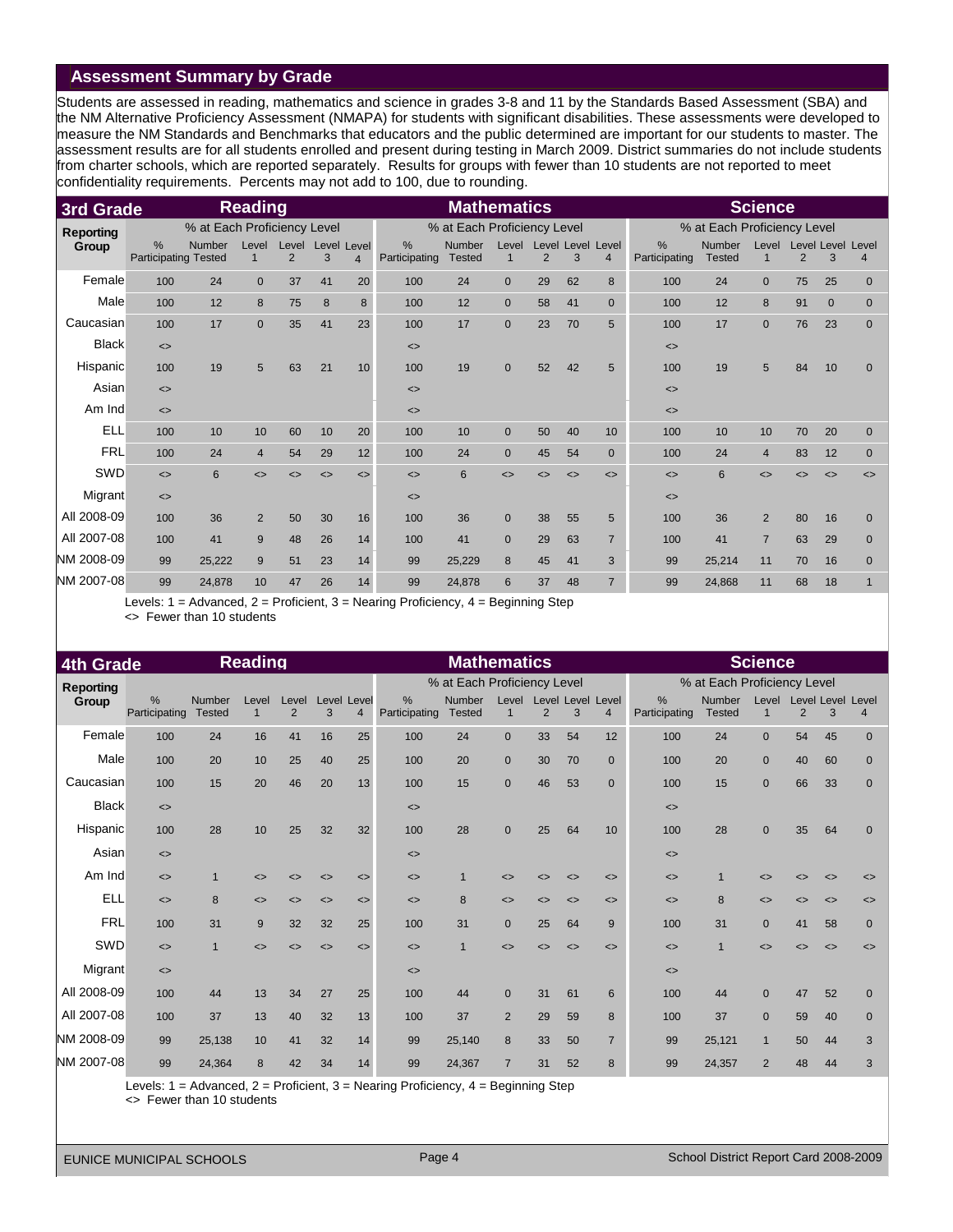| 5th Grade        |                              |                             | <b>Reading</b>               |                              |                              |                              |                                | <b>Mathematics</b>             |                              |                              |                              |                                     |                                |                             | <b>Science</b>               |                              |                              |                              |
|------------------|------------------------------|-----------------------------|------------------------------|------------------------------|------------------------------|------------------------------|--------------------------------|--------------------------------|------------------------------|------------------------------|------------------------------|-------------------------------------|--------------------------------|-----------------------------|------------------------------|------------------------------|------------------------------|------------------------------|
| <b>Reporting</b> |                              | % at Each Proficiency Level |                              |                              |                              |                              |                                | % at Each Proficiency Level    |                              |                              |                              |                                     |                                | % at Each Proficiency Level |                              |                              |                              |                              |
| Group            | $\%$<br>Participating Tested | Number                      | Level<br>$\mathbf{1}$        | Level<br>2                   | Level<br>3                   | Level<br>$\overline{4}$      | $\frac{9}{6}$<br>Participating | <b>Number</b><br><b>Tested</b> | Level<br>$\mathbf{1}$        | 2                            | 3                            | Level Level Level<br>$\overline{4}$ | $\frac{0}{0}$<br>Participating | Number<br><b>Tested</b>     | Level<br>$\mathbf{1}$        | 2                            | Level Level Level<br>3       | $\overline{4}$               |
| Female           | 100                          | 25                          | 8                            | 44                           | 44                           | $\overline{4}$               | 100                            | 25                             | $\Omega$                     | 20                           | 60                           | 20                                  | 100                            | 25                          | $\mathbf{0}$                 | 52                           | 44                           | $\overline{4}$               |
| Male             | 100                          | 18                          | $\mathbf 0$                  | 33                           | 61                           | 5                            | 100                            | 18                             | $\overline{0}$               | 22                           | 66                           | 11                                  | 100                            | 18                          | $\mathbf{0}$                 | 38                           | 61                           | $\mathbf{0}$                 |
| Caucasian        | 100                          | 20                          | 5                            | 55                           | 35                           | 5                            | 100                            | 20                             | $\mathbf{0}$                 | 20                           | 60                           | 20                                  | 100                            | 20                          | $\mathbf{0}$                 | 50                           | 45                           | 5                            |
| <b>Black</b>     | $\left\langle \right\rangle$ | $\mathbf{1}$                | $\left\langle \right\rangle$ | $\left\langle \right\rangle$ | $\left\langle \right\rangle$ | $\left\langle \right\rangle$ | $\left\langle \right\rangle$   | $\mathbf{1}$                   | $\leftrightarrow$            | $\left\langle \right\rangle$ | $\left\langle \right\rangle$ | $\left\langle \right\rangle$        | $\left\langle \right\rangle$   | $\mathbf{1}$                | $\left\langle \right\rangle$ | $\left\langle \right\rangle$ | $\leftrightarrow$            | $\left\langle \right\rangle$ |
| Hispanic         | 100                          | 22                          | $\overline{4}$               | 22                           | 68                           | $\overline{4}$               | 100                            | 22                             | $\mathbf{0}$                 | 18                           | 68                           | 13                                  | 100                            | 22                          | $\mathbf{0}$                 | 40                           | 59                           | $\overline{0}$               |
| Asian            | $\left\langle \right\rangle$ |                             |                              |                              |                              |                              | $\left\langle \right\rangle$   |                                |                              |                              |                              |                                     | $\left\langle \right\rangle$   |                             |                              |                              |                              |                              |
| Am Ind           | $\leq$                       |                             |                              |                              |                              |                              | $\left\langle \right\rangle$   |                                |                              |                              |                              |                                     | $\left\langle \right\rangle$   |                             |                              |                              |                              |                              |
| <b>ELL</b>       | $\leq$                       | 5                           | ◇                            | <>                           | <>                           | $\left\langle \right\rangle$ | $\left\langle \right\rangle$   | 5                              | ◇                            | <>                           | <>                           | $\left\langle \right\rangle$        | $\leq$                         | 5                           | <>                           | <>                           | $\left\langle \right\rangle$ | $\leq$                       |
| <b>FRL</b>       | 100                          | 31                          | 3                            | 32                           | 58                           | 6                            | 100                            | 31                             | $\mathbf{0}$                 | 19                           | 61                           | 19                                  | 100                            | 31                          | $\mathbf{0}$                 | 41                           | 54                           | 3                            |
| SWD              | $\left\langle \right\rangle$ | 3                           | $\left\langle \right\rangle$ | $\left\langle \right\rangle$ | $\left\langle \right\rangle$ | $\left\langle \right\rangle$ | $\left\langle \right\rangle$   | 3                              | $\leftrightarrow$            | $\left\langle \right\rangle$ | $\left\langle \right\rangle$ | $\left\langle \right\rangle$        | $\left\langle \right\rangle$   | 3                           | $\left\langle \right\rangle$ | $\leftrightarrow$            | $\leftrightarrow$            | $\leftrightarrow$            |
| Migrant          | $\left\langle \right\rangle$ | $\mathbf{1}$                | $\leftrightarrow$            | <>                           | $\left\langle \right\rangle$ | $\left\langle \right\rangle$ | $\left\langle \right\rangle$   | $\mathbf{1}$                   | $\left\langle \right\rangle$ | <>                           | <>                           | $\left\langle \right\rangle$        | $\left\langle \right\rangle$   | $\mathbf{1}$                | $\left\langle \right\rangle$ | $\leftrightarrow$            | $\leftrightarrow$            | $\left\langle \right\rangle$ |
| All 2008-09      | 100                          | 43                          | $\overline{4}$               | 39                           | 51                           | $\overline{4}$               | 100                            | 43                             | $\Omega$                     | 20                           | 62                           | 16                                  | 100                            | 43                          | $\mathbf{0}$                 | 46                           | 51                           | $\overline{2}$               |
| All 2007-08      | 100                          | 46                          | 6                            | 43                           | 45                           | $\overline{4}$               | 100                            | 46                             | $\overline{4}$               | 26                           | 58                           | 10                                  | 100                            | 46                          | $\overline{2}$               | 47                           | 47                           | $\overline{2}$               |
| NM 2008-09       | 99                           | 24.494                      | 13                           | 44                           | 33                           | 8                            | 99                             | 24,495                         | 9                            | 33                           | 46                           | 9                                   | 99                             | 24,478                      | 6                            | 46                           | 42                           | 5                            |
| NM 2007-08       | 99                           | 24,274                      | 10                           | 45                           | 35                           | 8                            | 99                             | 24,274                         | 8                            | 31                           | 47                           | 11                                  | 99                             | 24,270                      | 3                            | 43                           | 48                           | $\overline{4}$               |

Levels: 1 = Advanced, 2 = Proficient, 3 = Nearing Proficiency, 4 = Beginning Step <> Fewer than 10 students

| <b>6th Grade</b> |                              |                             | <b>Reading</b>        |                         |                              |                              |                              | <b>Mathematics</b>          |                   |                              |                   |                              |                              |                             | <b>Science</b>        |                   |                               |                              |
|------------------|------------------------------|-----------------------------|-----------------------|-------------------------|------------------------------|------------------------------|------------------------------|-----------------------------|-------------------|------------------------------|-------------------|------------------------------|------------------------------|-----------------------------|-----------------------|-------------------|-------------------------------|------------------------------|
| <b>Reporting</b> |                              | % at Each Proficiency Level |                       |                         |                              |                              |                              | % at Each Proficiency Level |                   |                              |                   |                              |                              | % at Each Proficiency Level |                       |                   |                               |                              |
| Group            | %<br>Participating           | Number<br><b>Tested</b>     | Level<br>$\mathbf{1}$ | Level<br>$\overline{2}$ | Level Level<br>3             | $\overline{4}$               | %<br>Participating           | Number<br><b>Tested</b>     | $\mathbf{1}$      | Level Level Level Level<br>2 | 3                 | $\overline{4}$               | %<br>Participating           | Number<br><b>Tested</b>     | Level<br>$\mathbf{1}$ | 2                 | <b>Level Level Level</b><br>3 | $\overline{4}$               |
| Female           | 100                          | 19                          | 10                    | 36                      | 42                           | 10                           | 100                          | 19                          | $\Omega$          | 5                            | 78                | 15                           | 100                          | 19                          | $\mathbf{0}$          | 21                | 68                            | 10                           |
| Male             | 100                          | 30                          | $\mathbf 0$           | 36                      | 56                           | 6                            | 100                          | 30                          | $\mathbf{0}$      | 20                           | 63                | 16                           | 100                          | 30                          | $\mathbf{0}$          | 33                | 60                            | $6\phantom{1}$               |
| Caucasian        | 100                          | 20                          | $5\phantom{.0}$       | 35                      | 50                           | 10 <sup>10</sup>             | 100                          | 20                          | $\mathbf{0}$      | 15                           | 75                | 10                           | 100                          | 20                          | $\mathbf{0}$          | 35                | 60                            | 5                            |
| <b>Black</b>     | $\left\langle \right\rangle$ |                             |                       |                         |                              |                              | $\left\langle \right\rangle$ |                             |                   |                              |                   |                              | $\left\langle \right\rangle$ |                             |                       |                   |                               |                              |
| <b>Hispanic</b>  | 100                          | 29                          | 3                     | 37                      | 51                           | 6                            | 100                          | 29                          | $\mathbf{0}$      | 13                           | 65                | 20                           | 100                          | 29                          | $\mathbf{0}$          | 24                | 65                            | 10                           |
| Asian            | $\left\langle \right\rangle$ |                             |                       |                         |                              |                              | $\left\langle \right\rangle$ |                             |                   |                              |                   |                              | $\left\langle \right\rangle$ |                             |                       |                   |                               |                              |
| Am Ind           | $\leftrightarrow$            |                             |                       |                         |                              |                              | $\leftrightarrow$            |                             |                   |                              |                   |                              | $\left\langle \right\rangle$ |                             |                       |                   |                               |                              |
| <b>ELL</b>       | $\leftrightarrow$            | 2                           | $\leftrightarrow$     | <>                      | $\left\langle \right\rangle$ | $\left\langle \right\rangle$ | $\leftrightarrow$            | $\overline{2}$              | ◇                 | <>                           | $\leftrightarrow$ | $\leftrightarrow$            | $\left\langle \right\rangle$ | 2                           | <>                    | <>                | $\leftrightarrow$             | <>                           |
| <b>FRL</b>       | 100                          | 32                          | 3                     | 43                      | 43                           | 9                            | 100                          | 32                          | $\mathbf{0}$      | 18                           | 68                | 12                           | 100                          | 32                          | $\mathbf{0}$          | 28                | 62                            | 9                            |
| SWD              | $\left\langle \right\rangle$ | $\overline{4}$              | $\leftrightarrow$     | <>                      | $\left\langle \right\rangle$ | $\leftrightarrow$            | $\leftrightarrow$            | $\overline{4}$              | $\leftrightarrow$ | <>                           | $\leftrightarrow$ | $\left\langle \right\rangle$ | $\left\langle \right\rangle$ | $\overline{4}$              | $\leftrightarrow$     | $\leftrightarrow$ | $\left\langle \right\rangle$  | $\left\langle \right\rangle$ |
| Migrant          | $\left\langle \right\rangle$ |                             |                       |                         |                              |                              | $\left\langle \right\rangle$ |                             |                   |                              |                   |                              | $\left\langle \right\rangle$ |                             |                       |                   |                               |                              |
| All 2008-09      | 100                          | 49                          | $\overline{4}$        | 36                      | 51                           | 8                            | 100                          | 49                          | $\mathbf{0}$      | 14                           | 69                | 16                           | 100                          | 49                          | $\mathbf{0}$          | 28                | 63                            | 8                            |
| All 2007-08      | 100                          | 46                          | $\overline{4}$        | 45                      | 47                           | $\overline{2}$               | 100                          | 46                          | $\overline{2}$    | 23                           | 69                | $\overline{4}$               | 100                          | 46                          | $\overline{4}$        | 30                | 60                            | $\overline{4}$               |
| NM 2008-09       | 99                           | 24.097                      | 5                     | 38                      | 44                           | 10                           | 99                           | 24,101                      | 6                 | 26                           | 54                | 10                           | 99                           | 24,092                      | 2                     | 31                | 53                            | 11                           |
| NM 2007-08       | 99                           | 23.666                      | 5                     | 37                      | 45                           | 10 <sup>°</sup>              | 99                           | 23,666                      | $\overline{4}$    | 23                           | 58                | 13                           | 99                           | 23,653                      | $\overline{2}$        | 28                | 56                            | 12                           |

Levels: 1 = Advanced, 2 = Proficient, 3 = Nearing Proficiency, 4 = Beginning Step <> Fewer than 10 students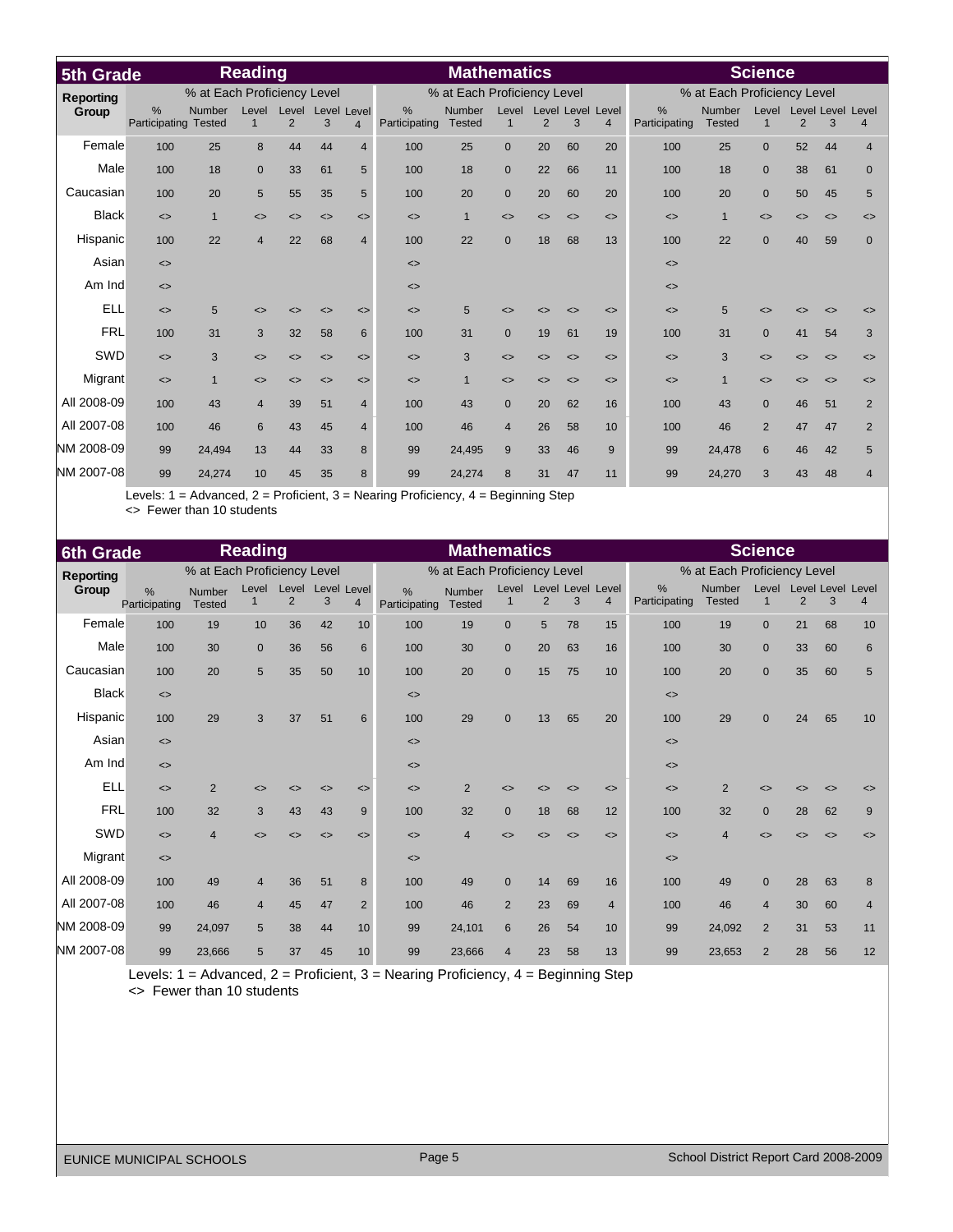| <b>7th Grade</b> |                              |                             | <b>Reading</b>        |                              |                              |                              |                              | <b>Mathematics</b>          |                       |                              |                              |                              |                              |                             | <b>Science</b>               |                              |                              |                   |
|------------------|------------------------------|-----------------------------|-----------------------|------------------------------|------------------------------|------------------------------|------------------------------|-----------------------------|-----------------------|------------------------------|------------------------------|------------------------------|------------------------------|-----------------------------|------------------------------|------------------------------|------------------------------|-------------------|
| <b>Reporting</b> |                              | % at Each Proficiency Level |                       |                              |                              |                              |                              | % at Each Proficiency Level |                       |                              |                              |                              |                              | % at Each Proficiency Level |                              |                              |                              |                   |
| Group            | $\%$<br>Participating        | Number<br><b>Tested</b>     | Level<br>$\mathbf{1}$ | Level<br>$\overline{2}$      | Level Level<br>3             | $\overline{4}$               | $\%$<br>Participating        | Number<br><b>Tested</b>     | Level<br>$\mathbf{1}$ | $\overline{2}$               | 3                            | Level Level Level<br>4       | $\%$<br>Participating        | Number<br><b>Tested</b>     | Level<br>$\mathbf{1}$        | $\overline{2}$               | Level Level Level<br>3       | $\overline{4}$    |
| Female           | 100                          | 21                          | $\overline{4}$        | 28                           | 61                           | $\overline{4}$               | 100                          | 21                          | 9                     | 23                           | 61                           | $\overline{4}$               | 100                          | 21                          | $\mathbf{0}$                 | 33                           | 57                           | 9                 |
| Male             | 100                          | 29                          | 3                     | 41                           | 48                           | 6                            | 100                          | 29                          | 3                     | 34                           | 51                           | 10                           | 100                          | 29                          | 3                            | 37                           | 55                           | 3                 |
| Caucasian        | 100                          | 23                          | 8                     | 30                           | 47                           | 13                           | 100                          | 23                          | 8                     | 26                           | 47                           | 17                           | 100                          | 23                          | $\overline{4}$               | 43                           | 43                           | 8                 |
| <b>Black</b>     | $\left\langle \right\rangle$ |                             |                       |                              |                              |                              | $\left\langle \right\rangle$ |                             |                       |                              |                              |                              | $\leftrightarrow$            |                             |                              |                              |                              |                   |
| Hispanic         | 100                          | 27                          | $\mathbf 0$           | 40                           | 59                           | $\Omega$                     | 100                          | 27                          | 3                     | 33                           | 62                           | $\mathbf{0}$                 | 100                          | 27                          | $\mathbf 0$                  | 29                           | 66                           | 3                 |
| Asian            | $\left\langle \right\rangle$ |                             |                       |                              |                              |                              | $\left\langle \right\rangle$ |                             |                       |                              |                              |                              | $\leftrightarrow$            |                             |                              |                              |                              |                   |
| Am Ind           | $\leq$                       |                             |                       |                              |                              |                              | $\left\langle \right\rangle$ |                             |                       |                              |                              |                              | $\leftrightarrow$            |                             |                              |                              |                              |                   |
| <b>ELL</b>       | $\left\langle \right\rangle$ |                             |                       |                              |                              |                              | $\left\langle \right\rangle$ |                             |                       |                              |                              |                              | $\leftrightarrow$            |                             |                              |                              |                              |                   |
| <b>FRL</b>       | 100                          | 29                          | 3                     | 34                           | 58                           | 3                            | 100                          | 29                          | 6                     | 31                           | 55                           | 6                            | 100                          | 29                          | 3                            | 27                           | 65                           | 3                 |
| SWD              | $\left\langle \right\rangle$ | $\overline{4}$              | $\leftrightarrow$     | $\left\langle \right\rangle$ | $\left\langle \right\rangle$ | $\left\langle \right\rangle$ | $\left\langle \right\rangle$ | $\overline{4}$              | $\leftrightarrow$     | $\left\langle \right\rangle$ | $\left\langle \right\rangle$ | $\left\langle \right\rangle$ | $\left\langle \right\rangle$ | 4                           | $\left\langle \right\rangle$ | $\left\langle \right\rangle$ | $\left\langle \right\rangle$ | $\leftrightarrow$ |
| Migrant          | $\left\langle \right\rangle$ |                             |                       |                              |                              |                              | $\left\langle \right\rangle$ |                             |                       |                              |                              |                              | $\leftrightarrow$            |                             |                              |                              |                              |                   |
| All 2008-09      | 100                          | 50                          | $\overline{4}$        | 36                           | 54                           | 6                            | 100                          | 50                          | 6                     | 30                           | 56                           | 8                            | 100                          | 50                          | 2                            | 36                           | 56                           | 6                 |
| All 2007-08      | 100                          | 50                          | $6\phantom{1}$        | 34                           | 52                           | 8                            | 100                          | 50                          | 8                     | 20                           | 48                           | 24                           | 100                          | 50                          | $\mathbf{0}$                 | 30                           | 58                           | 12                |
| NM 2008-09       | 99                           | 23,696                      | 9                     | 43                           | 37                           | 8                            | 99                           | 23,697                      | 8                     | 23                           | 52                           | 15                           | 99                           | 23,687                      | 2                            | 33                           | 50                           | 12                |
| NM 2007-08       | 99                           | 23,964                      | $\overline{7}$        | 42                           | 36                           | 12                           | 99                           | 23,964                      | 5                     | 23                           | 51                           | 18                           | 99                           | 23,954                      | $\mathbf{1}$                 | 31                           | 51                           | 14                |

Levels: 1 = Advanced, 2 = Proficient, 3 = Nearing Proficiency, 4 = Beginning Step <> Fewer than 10 students

| 8th Grade        |                              |                             | <b>Reading</b>        |            |                              |                   |                              | <b>Mathematics</b>          |                       |        |                              |                                     |                              |                             | <b>Science</b>       |        |                               |                              |
|------------------|------------------------------|-----------------------------|-----------------------|------------|------------------------------|-------------------|------------------------------|-----------------------------|-----------------------|--------|------------------------------|-------------------------------------|------------------------------|-----------------------------|----------------------|--------|-------------------------------|------------------------------|
| <b>Reporting</b> |                              | % at Each Proficiency Level |                       |            |                              |                   |                              | % at Each Proficiency Level |                       |        |                              |                                     |                              | % at Each Proficiency Level |                      |        |                               |                              |
| Group            | %<br>Participating           | Number<br><b>Tested</b>     | Level<br>$\mathbf{1}$ | Level<br>2 | Level Level<br>3             | $\overline{4}$    | %<br>Participating           | Number<br><b>Tested</b>     | Level<br>$\mathbf{1}$ | 2      | 3                            | Level Level Level<br>$\overline{4}$ | %<br>Participating           | Number<br><b>Tested</b>     | Level<br>$\mathbf 1$ | 2      | <b>Level Level Level</b><br>3 | $\overline{4}$               |
| Female           | 100                          | 20                          | 5                     | 60         | 25                           | 10 <sup>1</sup>   | 100                          | 20                          | 10                    | 25     | 50                           | 15                                  | 100                          | 20                          | $\mathbf{0}$         | 25     | 65                            | 10                           |
| Male             | 100                          | 25                          | 12                    | 40         | 48                           | $\mathbf{0}$      | 100                          | 25                          | 8                     | 28     | 64                           | $\mathbf{0}$                        | 100                          | 25                          | $\mathbf{0}$         | 32     | 56                            | 12                           |
| Caucasian        | 100                          | 19                          | 5                     | 63         | 31                           | $\Omega$          | 100                          | 19                          | 10                    | 26     | 57                           | 5                                   | 100                          | 19                          | $\mathbf{0}$         | 42     | 52                            | 5                            |
| <b>Black</b>     | $\left\langle \right\rangle$ |                             |                       |            |                              |                   | $\left\langle \right\rangle$ |                             |                       |        |                              |                                     | $\left\langle \right\rangle$ |                             |                      |        |                               |                              |
| Hispanic         | 100                          | 25                          | 12                    | 36         | 44                           | 8                 | 100                          | 25                          | 8                     | 24     | 60                           | 8                                   | 100                          | 25                          | $\mathbf{0}$         | 20     | 64                            | 16                           |
| Asian            | $\leftrightarrow$            | $\mathbf{1}$                | $\leftrightarrow$     | <>         | $\left\langle \right\rangle$ | $\leq$            | $\leftrightarrow$            | $\overline{1}$              | $\leftrightarrow$     | $\leq$ | $\leftrightarrow$            | $\leftrightarrow$                   | $\leftrightarrow$            | 1                           | $\leftrightarrow$    | $\leq$ | $\leftrightarrow$             | $\left\langle \right\rangle$ |
| Am Ind           | $\leftrightarrow$            |                             |                       |            |                              |                   | $\leftrightarrow$            |                             |                       |        |                              |                                     | $\left\langle \right\rangle$ |                             |                      |        |                               |                              |
| <b>ELL</b>       | $\leftrightarrow$            | 6                           | ◇                     | <>         | $\left\langle \right\rangle$ | $\leftrightarrow$ | $\leftrightarrow$            | 6                           | ◇                     | <>     | $\leftrightarrow$            | $\leftrightarrow$                   | $\leftrightarrow$            | 6                           | <>                   | <>     | $\leftrightarrow$             | <>                           |
| <b>FRL</b>       | 100                          | 30                          | 6                     | 50         | 36                           | 6                 | 100                          | 30                          | 6                     | 26     | 60                           | 6                                   | 100                          | 30                          | $\mathbf{0}$         | 23     | 63                            | 13                           |
| SWD              | $\leftrightarrow$            | $\overline{7}$              | $\leftrightarrow$     | <>         | $\leftrightarrow$            | $\leftrightarrow$ | $\leftrightarrow$            | $\overline{7}$              | $\leftrightarrow$     | <>     | $\left\langle \right\rangle$ | $\leftrightarrow$                   | $\leftrightarrow$            | $\overline{7}$              | $\leftrightarrow$    | <>     | $\leftrightarrow$             | $\leftrightarrow$            |
| <b>Migrant</b>   | $\leftrightarrow$            |                             |                       |            |                              |                   | $\left\langle \right\rangle$ |                             |                       |        |                              |                                     | $\left\langle \right\rangle$ |                             |                      |        |                               |                              |
| All 2008-09      | 100                          | 45                          | 8                     | 48         | 37                           | $\overline{4}$    | 100                          | 45                          | 8                     | 26     | 57                           | 6                                   | 100                          | 45                          | $\mathbf{0}$         | 28     | 60                            | 11                           |
| All 2007-08      | 100                          | 52                          | $\mathbf{0}$          | 48         | 40                           | 11                | 100                          | 52                          | $\mathbf{0}$          | 25     | 59                           | 15                                  | 100                          | 52                          | $\mathbf 0$          | 13     | 63                            | 23                           |
| NM 2008-09       | 99                           | 23,969                      | 8                     | 53         | 28                           | 8                 | 99                           | 23,965                      | $\overline{7}$        | 35     | 49                           | $\overline{7}$                      | 99                           | 23,959                      | $\mathbf{0}$         | 26     | 57                            | 14                           |
| NM 2007-08       | 99                           | 24,576                      | 5                     | 58         | 28                           | 6                 | 99                           | 24,579                      | 6                     | 29     | 49                           | 13                                  | 98                           | 24,564                      | $\mathbf{0}$         | 24     | 58                            | 14                           |

Levels: 1 = Advanced, 2 = Proficient, 3 = Nearing Proficiency, 4 = Beginning Step

<> Fewer than 10 students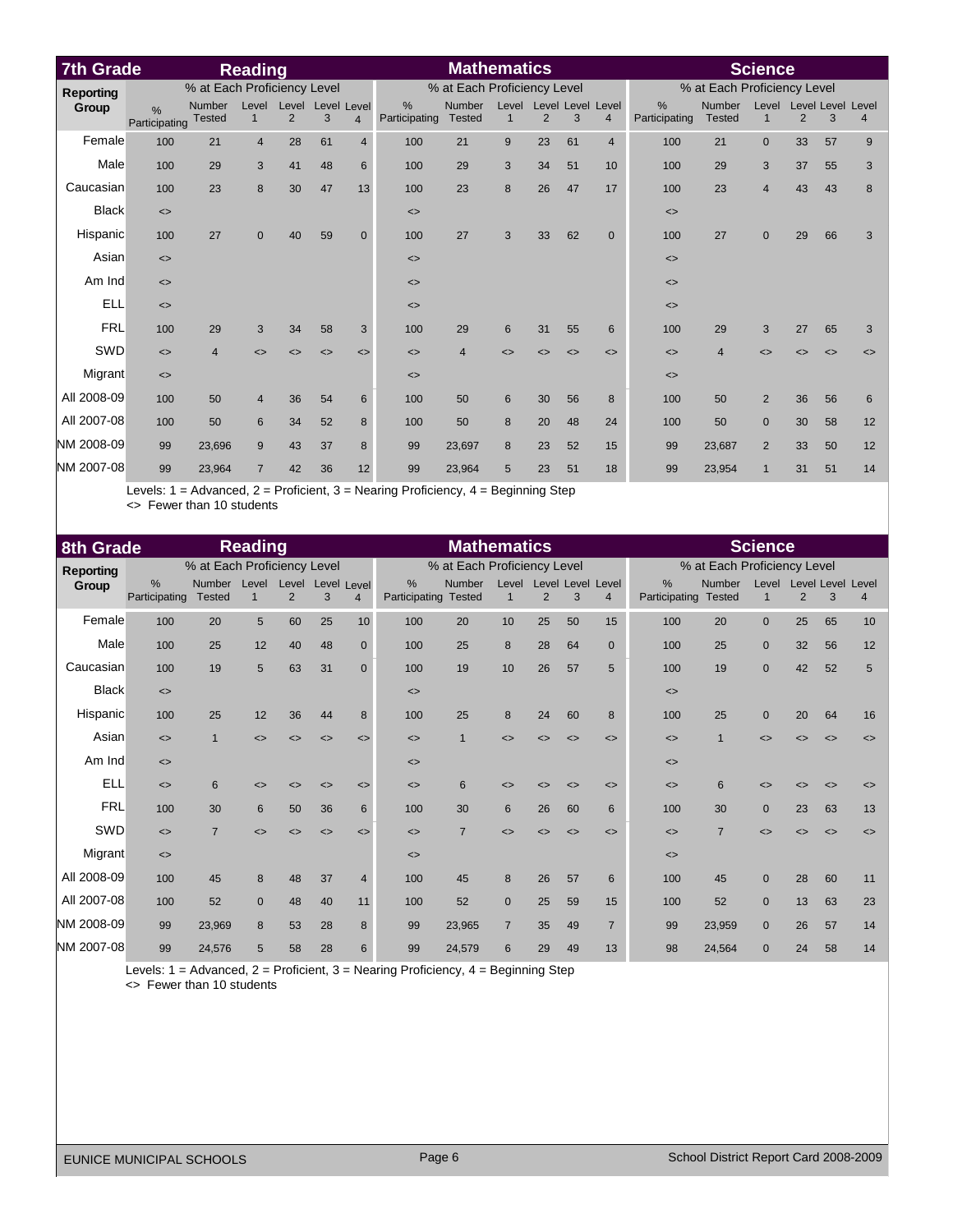| 11th Grade       |                             |                                | <b>Reading</b>    |            |                              |                              |                              | <b>Mathematics</b>             |                             |    |                              |                                     |                              |                         | <b>Science</b>               |                   |                              |                              |
|------------------|-----------------------------|--------------------------------|-------------------|------------|------------------------------|------------------------------|------------------------------|--------------------------------|-----------------------------|----|------------------------------|-------------------------------------|------------------------------|-------------------------|------------------------------|-------------------|------------------------------|------------------------------|
| <b>Reporting</b> | % at Each Proficiency Level |                                |                   |            | % at Each Proficiency Level  |                              |                              |                                | % at Each Proficiency Level |    |                              |                                     |                              |                         |                              |                   |                              |                              |
| Group            | %<br>Participating          | <b>Number</b><br><b>Tested</b> | Level             | Level<br>2 | Level<br>3                   | Level<br>$\overline{4}$      | $\%$<br>Participating        | <b>Number</b><br><b>Tested</b> | Level                       | 2  | 3                            | Level Level Level<br>$\overline{4}$ | $\%$<br>Participating        | Number<br><b>Tested</b> | Level<br>$\mathbf{1}$        | $\overline{2}$    | 3                            | Level Level Level<br>4       |
| Female           | 100                         | 19                             | $\mathbf{0}$      | 52         | 31                           | 15                           | 100                          | 19                             | $\Omega$                    | 26 | 42                           | 31                                  | 100                          | 19                      | $\overline{0}$               | 10                | 84                           | 5                            |
| Male             | 100                         | 22                             | $\mathbf{0}$      | 40         | 50                           | 9                            | 100                          | 22                             | $\overline{4}$              | 27 | 59                           | 9                                   | 100                          | 22                      | $\mathbf 0$                  | 45                | 50                           | $\overline{4}$               |
| Caucasian        | 100                         | 22                             | $\mathbf{0}$      | 50         | 31                           | 18                           | 100                          | 22                             | $\overline{4}$              | 36 | 50                           | 9                                   | 100                          | 22                      | $\mathbf{0}$                 | 36                | 59                           | $\overline{4}$               |
| <b>Black</b>     | $\leftrightarrow$           | $\mathbf{1}$                   | $\leftrightarrow$ | <>         | $\left\langle \right\rangle$ | $\left\langle \right\rangle$ | $\left\langle \right\rangle$ |                                | $\leftrightarrow$           | <> | $\left\langle \right\rangle$ | $\left\langle \right\rangle$        | $\left\langle \right\rangle$ | $\mathbf{1}$            | $\left\langle \right\rangle$ | $\leftrightarrow$ | $\left\langle \right\rangle$ | $\left\langle \right\rangle$ |
| Hispanic         | 100                         | 18                             | $\mathbf{0}$      | 44         | 50                           | 5                            | 100                          | 18                             | $\Omega$                    | 16 | 55                           | 27                                  | 100                          | 18                      | $\overline{0}$               | 22                | 72                           | 5                            |
| Asian            | $\leftrightarrow$           |                                |                   |            |                              |                              | $\left\langle \right\rangle$ |                                |                             |    |                              |                                     | $\left\langle \right\rangle$ |                         |                              |                   |                              |                              |
| Am Ind           | $\leftrightarrow$           |                                |                   |            |                              |                              | $\left\langle \right\rangle$ |                                |                             |    |                              |                                     | $\leq$                       |                         |                              |                   |                              |                              |
| <b>ELL</b>       | $\leftrightarrow$           | $\overline{1}$                 | ◇                 | C)         | <>                           | $\left\langle \right\rangle$ | $\leftrightarrow$            |                                | ◇                           |    | $\left\langle \right\rangle$ | $\left\langle \right\rangle$        | $\left\langle \right\rangle$ |                         |                              | <>                | ◇                            | <>                           |
| <b>FRL</b>       | 100                         | 17                             | $\Omega$          | 35         | 47                           | 17                           | 100                          | 17                             | $\Omega$                    | 11 | 52                           | 35                                  | 100                          | 17                      | $\Omega$                     | 17                | 70                           | 11                           |
| SWD              | $\leq$                      | 5                              | $\leftrightarrow$ | <>         | $\leftrightarrow$            | $\leftrightarrow$            | $\left\langle \right\rangle$ | 5                              | $\leftrightarrow$           | <> | $\leftrightarrow$            | $\leftrightarrow$                   | $\leftrightarrow$            | 5                       | $\leftrightarrow$            | $\leftrightarrow$ | $\leftrightarrow$            | $\leftrightarrow$            |
| Migrant          | $\leftrightarrow$           |                                |                   |            |                              |                              | $\left\langle \right\rangle$ |                                |                             |    |                              |                                     | $\leq$                       |                         |                              |                   |                              |                              |
| All 2008-09      | 100                         | 41                             | $\Omega$          | 46         | 41                           | 12                           | 100                          | 41                             | 2                           | 26 | 51                           | 19                                  | 100                          | 41                      | $\Omega$                     | 29                | 65                           | $\overline{4}$               |
| All 2007-08      | 100                         | 40                             | 5                 | 32         | 57                           | 5                            | 100                          | 40                             | 2                           | 10 | 60                           | 27                                  | 100                          | 39                      | $\Omega$                     | 17                | 76                           | 5                            |
| NM 2008-09       | 98                          | 20,191                         | 5                 | 45         | 36                           | 10                           | 98                           | 20,181                         | 8                           | 25 | 37                           | 26                                  | 97                           | 20,178                  | $\mathbf{1}$                 | 31                | 56                           | $\overline{7}$               |
| NM 2007-08       | 97                          | 20,363                         | 6                 | 43         | 36                           | 11                           | 97                           | 20,365                         | 8                           | 24 | 39                           | 24                                  | 96                           | 20,104                  | $\mathbf{1}$                 | 32                | 55                           | 6                            |

Levels: 1 = Advanced, 2 = Proficient, 3 = Nearing Proficiency, 4 = Beginning Step <> Fewer than 10 students

## **Budgeted Expenditures**

Includes state general fund operational monies only for 2008-2009

|                                                                        | <b>Expenditure</b> | $\frac{9}{6}$  |  |  |  |  |  |  |  |
|------------------------------------------------------------------------|--------------------|----------------|--|--|--|--|--|--|--|
| <b>Direct Instruction</b>                                              | 2,816,483          | 58             |  |  |  |  |  |  |  |
| <b>Instructional Support Services</b>                                  | 2,056,274          | 42             |  |  |  |  |  |  |  |
| <b>Students</b>                                                        | 314,614            | 6              |  |  |  |  |  |  |  |
| Instruction                                                            | 98,439             | 2              |  |  |  |  |  |  |  |
| <b>General Administration</b>                                          | 250,280            | 5              |  |  |  |  |  |  |  |
| <b>School Administration</b>                                           | 276,890            | 6              |  |  |  |  |  |  |  |
| <b>Central Services</b>                                                | 216,810            | $\overline{4}$ |  |  |  |  |  |  |  |
| Operations & Maintenance                                               | 876,060            | 18             |  |  |  |  |  |  |  |
| <b>Student Transportation</b>                                          | $\mathbf 0$        | $\overline{0}$ |  |  |  |  |  |  |  |
| Other                                                                  | 23,181             | $<$ 1          |  |  |  |  |  |  |  |
| <b>Non-Instructional Support</b>                                       | $\bf{0}$           | $\bf{0}$       |  |  |  |  |  |  |  |
| <b>Food Services</b>                                                   | 0                  | $\mathbf 0$    |  |  |  |  |  |  |  |
| <b>Community Services</b>                                              | $\Omega$           | $\overline{0}$ |  |  |  |  |  |  |  |
| <b>Capital Outlay</b>                                                  | $\bf{0}$           | $\bf{0}$       |  |  |  |  |  |  |  |
| <b>Total Expenditures</b>                                              | 4,872,757          |                |  |  |  |  |  |  |  |
| Source: Projected expenditures reported to NMPED School Budget Office. |                    |                |  |  |  |  |  |  |  |

## **School Board Participation**

In order to meet the law, Board members must have accumulated five points during the year by attending specific training.

| <b>Member</b>          | <b>Points</b> |
|------------------------|---------------|
| David Gallegos         | 10            |
| Heath Dean             | 5             |
| Richard Don Jones      | 14            |
| <b>Shelly Robinson</b> | 11            |
| <b>Steve Almager</b>   | 10            |
|                        |               |

Source: 2008-09 New Mexico School Board Association Annual Report.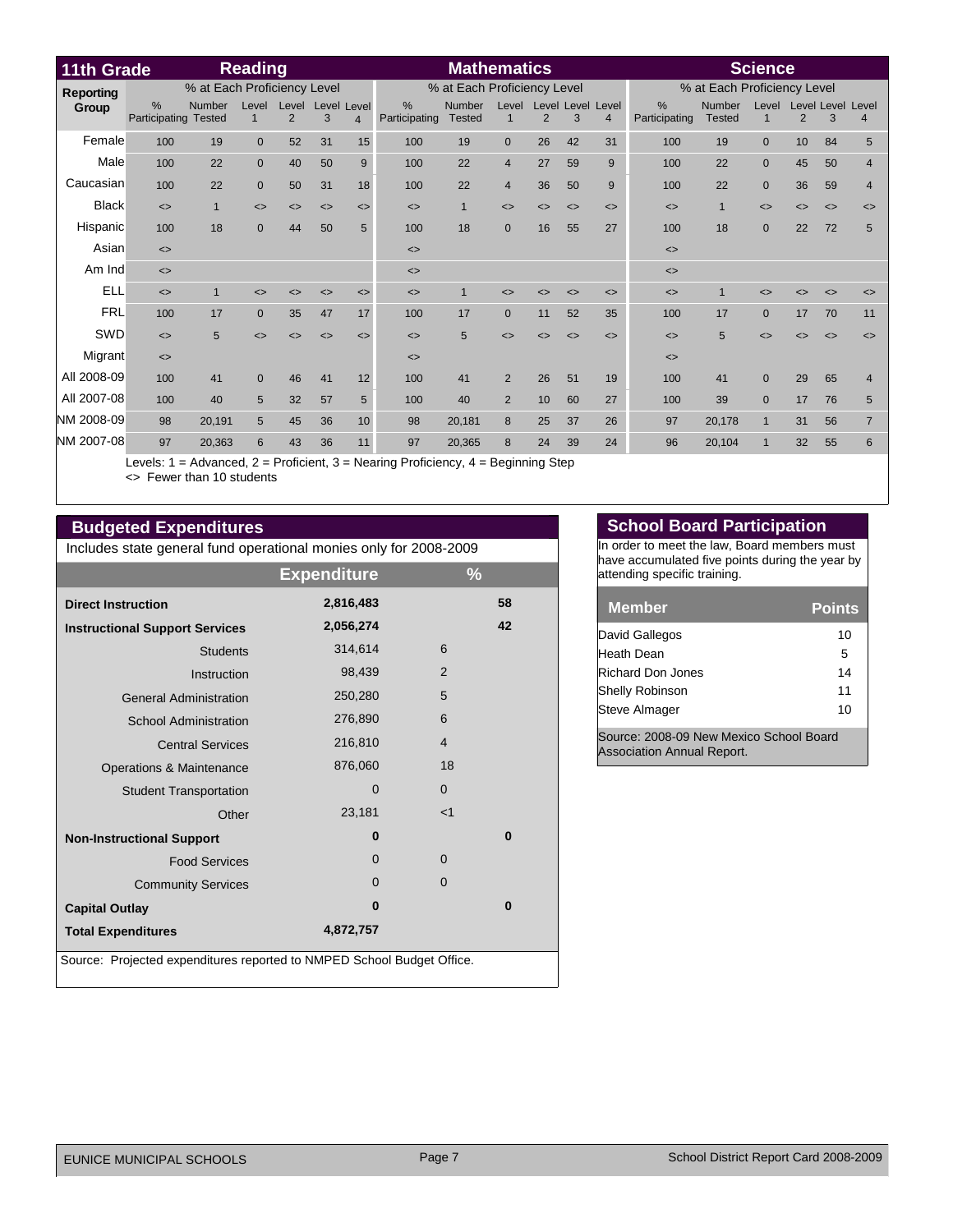## **Teacher Quality**

Percent of Teachers Teaching with Emergency or Provisional Credentials: Statewide: 0.00% District: 0.00%

|                                                            |                                               | Core Classes Not Taught by Highly Qualified Teacher |                                                        |                                                                       |  |  |  |  |
|------------------------------------------------------------|-----------------------------------------------|-----------------------------------------------------|--------------------------------------------------------|-----------------------------------------------------------------------|--|--|--|--|
|                                                            |                                               | Statewide                                           | <b>District</b>                                        |                                                                       |  |  |  |  |
|                                                            | <b>High Poverty Schools</b>                   | 1.57%                                               | $0.00\%$                                               |                                                                       |  |  |  |  |
|                                                            | <b>Low Poverty Schools</b>                    | 1.41%                                               | $0.00\%$                                               |                                                                       |  |  |  |  |
|                                                            | <b>Number</b><br><b>of</b><br><b>Teachers</b> | <b>Highest Degree</b><br><b>Bachelors</b><br>$(\%)$ | <b>Highest Degree</b><br>Master's or Higher<br>$(\% )$ | <b>Core Classes Not</b><br>Taught by Highly<br>Qualified Teachers (%) |  |  |  |  |
| Statewide                                                  | 22020                                         | 58.1                                                | 41.3                                                   | 1.7                                                                   |  |  |  |  |
| Districtwide                                               | 40                                            | 62.5                                                | 37.5                                                   | 0.0                                                                   |  |  |  |  |
| <b>CATON MIDDLE</b>                                        | 10                                            | 80.0                                                | 20.0                                                   | 0.0                                                                   |  |  |  |  |
| <b>EUNICE HIGH</b>                                         | 16                                            | 56.2                                                | 43.8                                                   | 0.0                                                                   |  |  |  |  |
| <b>METTIE JORDAN ELEM</b>                                  | 19                                            | 57.9                                                | 42.1                                                   | 0.0                                                                   |  |  |  |  |
| Teacher totals may differ because of district assignments. |                                               |                                                     |                                                        | $NDA = No$ data available                                             |  |  |  |  |

## **Parent Survey on the Quality of Education**

The Quality of Education Survey is provided annually to all parents statewide. These 10 questions are required by state regulation:

Q1. My child is safe at school.

Q2. My child's school building is in good repair and has sufficient space to support quality education.

Q3. My child's school holds high expectations for academic achievement.

Q4. School personnel encourage me to participate in my child's education.

Q5. The school offers adequate access to up-to-date computers and technologies.

Q6. School staff maintains consistent discipline, which is conducive to learning.

Q7. My child has an adequate choice of school-sponsored extracurricular activities.

Q8. My child's teacher provides sufficient and appropriate information regarding my child's academic progress.

Q9. The school staff employs various instructional methods and strategies to meet my child's needs.

Q10. My child takes responsibility for his or her learning.

|                                 | <b>Number</b><br><b>Respondents</b>             | Question<br>#  | <b>Strongly</b><br><b>Agree</b><br>(%) | Agree<br>$(\%)$ | <b>Disagree</b><br>$(\%)$ | <b>Strongly</b><br><b>Disagree</b><br>(%) | <b>Do Not</b><br><b>Know</b><br>$(\%)$ | <b>No</b><br><b>Opinion</b><br>$(\%)$ |
|---------------------------------|-------------------------------------------------|----------------|----------------------------------------|-----------------|---------------------------|-------------------------------------------|----------------------------------------|---------------------------------------|
| <b>CATON MIDDLE</b>             | $***$                                           | 1              |                                        |                 |                           |                                           |                                        |                                       |
| Districtwide                    | 2                                               | 1              | 0                                      | 100             | 0                         | $\mathbf 0$                               | 0                                      | 0                                     |
| Districtwide                    | $\overline{2}$                                  | 2              | 0                                      | 50              | 50                        | 0                                         | 0                                      | $\mathbf 0$                           |
| <b>Districtwide</b>             | 2                                               | 3              | 0                                      | 100             | 0                         | $\mathbf 0$                               | $\mathbf 0$                            | 0                                     |
| Districtwide                    | $\overline{2}$                                  | 4              | 0                                      | 50              | 50                        | 0                                         | 0                                      | 0                                     |
| <b>Districtwide</b>             | 2                                               | 5              | 0                                      | 50              | 50                        | 0                                         | 0                                      | 0                                     |
| <b>Districtwide</b>             | 2                                               | 6              | $\mathbf 0$                            | 50              | 50                        | $\mathbf 0$                               | $\mathbf 0$                            | 0                                     |
| <b>Districtwide</b>             | 2                                               | $\overline{7}$ | 0                                      | 100             | 0                         | 0                                         | 0                                      | 0                                     |
| <b>Districtwide</b>             | 2                                               | 8              | 0                                      | 100             | $\mathbf 0$               | $\mathbf 0$                               | $\mathbf 0$                            | 0                                     |
| <b>Districtwide</b>             | 2                                               | 9              | 0                                      | 100             | 0                         | 0                                         | 0                                      | 0                                     |
| Districtwide                    | 2                                               | 10             | 50                                     | 50              | 0                         | $\mathbf 0$                               | $\Omega$                               | 0                                     |
| <b>EUNICE HIGH</b>              | $\overline{2}$                                  | 1              | 0                                      | 100             | 0                         | 0                                         | 0                                      | 0                                     |
| <b>EUNICE HIGH</b>              | 2                                               | 2              | 0                                      | 50              | 50                        | 0                                         | $\mathbf 0$                            | 0                                     |
| <b>EUNICE HIGH</b>              | 2                                               | 3              | $\mathbf 0$                            | 100             | $\mathbf 0$               | $\mathbf 0$                               | $\mathbf 0$                            | 0                                     |
| <b>EUNICE HIGH</b>              | 2                                               | 4              | 0                                      | 50              | 50                        | $\mathbf 0$                               | 0                                      | 0                                     |
| <b>EUNICE HIGH</b>              | $\overline{2}$                                  | 5              | 0                                      | 50              | 50                        | $\mathbf 0$                               | 0                                      | 0                                     |
| <b>EUNICE HIGH</b>              | $\overline{2}$                                  | 6              | $\mathbf 0$                            | 50              | 50                        | 0                                         | 0                                      | 0                                     |
| <b>EUNICE MUNICIPAL SCHOOLS</b> | Page 8<br>School District Report Card 2008-2009 |                |                                        |                 |                           |                                           |                                        |                                       |